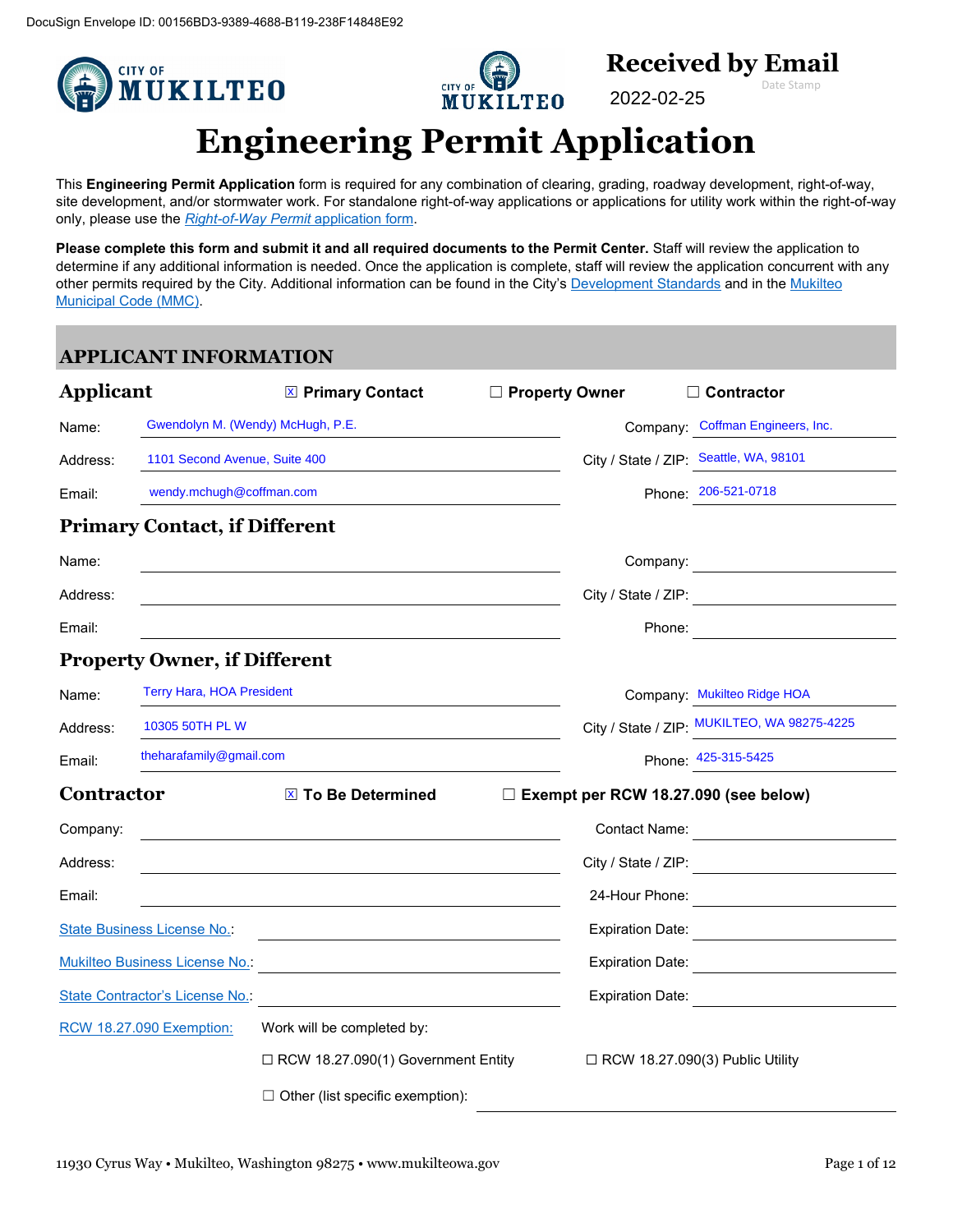

### **PROJECT INFORMATION**

Location / Address: Undeveloped Parcel Note 28-0403-0030-3200

Project Name: Est. Start/End Date: Mukilteo Ridge HOA Steep Slope Restoration 28-0403-0030-3200

Description of Work:

Mukilteo Ridge HOA Steep Slope Restoration<br>The project consists of the installation of a gravity gabion retaining wall to protect the slope from

future slope failures, and to re-anchor the existing drainage pipe to protect the slope.

## **TYPE(S) OF PROPOSED DEVELOPMENT** *Complete Sections I – IV, then complete this section.*

### **[Title 12 MMC –](https://www.codepublishing.com/WA/Mukilteo/#!/Mukilteo12/Mukilteo12.html) Rights-of-Way**

#### ☐ **Roadway Development**

Review Type (Choose One):

☐ New ☐ Amendment

Development Type (Choose One):

☐ Multi-Family, Commercial or Industrial

☐ Short Subdivision

☐ Full Subdivision

☐ **Right-of-Way** *see Section I*

Permit Type *(see Fee Schedule for descriptions)*:

**□C □D □E □F** 

NOTE: This application form is for projects with right-of-way **and** other work. For standalone right-of-way applications or applications for utility work within the right-of-way, please use the *[Right-of-Way Permit](https://ci-mukilteo-wa.smartgovcommunity.com/Public/DocumentsView)* application form.

### **Chapter 15.16 MMC – [Grading and Excavation](https://www.codepublishing.com/WA/Mukilteo/#!/Mukilteo15/Mukilteo1516.html)**

☐ **Clearing Only** ☐ **Clearing & Grading** *see Section II* x x Total Clearing Area, Sq. Ft.: <sup>\_1,800</sup>\_\_\_\_\_\_\_\_\_ ☐ **Retaining Wall 4 Ft. or Taller, or that Supports Structural Surcharge Loads** *see Section III*

Total Grading Volume, Cubic Yards: <u>200 cut (bank), 380</u> fill\* (Bank) - \*Fill includes volume of gabion structure.

### **Chapter 13.12 MMC – [Surface Water Management](https://www.codepublishing.com/WA/Mukilteo/#!/Mukilteo13/Mukilteo1312.html)**

| $\Box$ Stormwater Plan Review see Section IV           |  |  | $\Box$ Stormwater Minimum Requirement Exception   |  |  |
|--------------------------------------------------------|--|--|---------------------------------------------------|--|--|
| Review Type (Choose One):                              |  |  | NOTE: Additional Hearing Examiner Fees may apply. |  |  |
| $\Box$ Amendment<br>l Modification.<br>$\Box$ New<br>П |  |  | □ Stormwater System Transfer Fee                  |  |  |
| Development Type (Choose One):                         |  |  |                                                   |  |  |
| $\Box$ Under Minimum Requirement (MR) Threshold        |  |  |                                                   |  |  |
| $\Box$ MRs 1 – 5 Only<br>$\Box$ MRs 1 – 9              |  |  |                                                   |  |  |
| Other Type(s) of Proposed Development                  |  |  |                                                   |  |  |
| □ Development Standards Deviation Request(s)           |  |  | $\Box$ Other:                                     |  |  |
| No. of Requests:                                       |  |  |                                                   |  |  |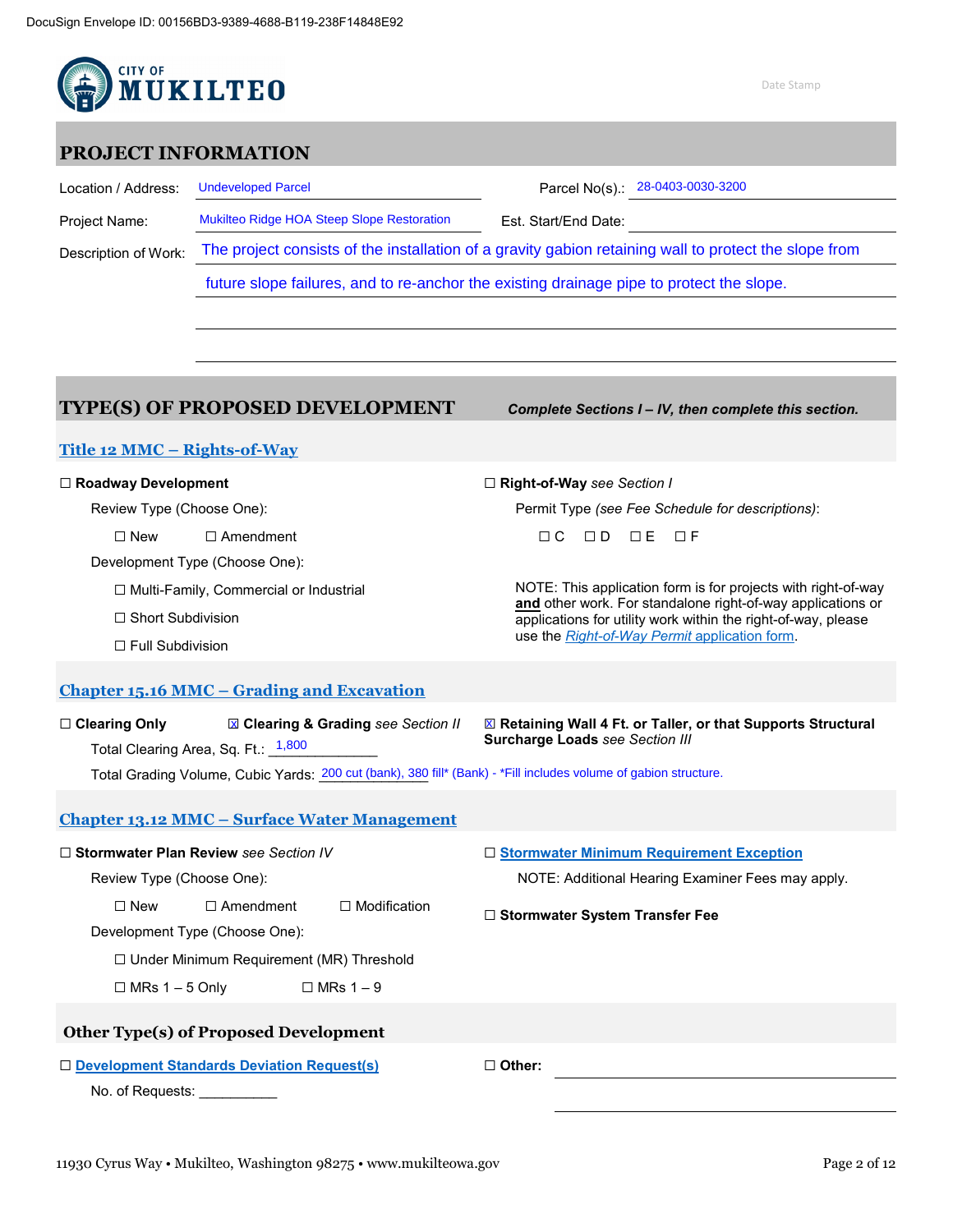

## **SECTION I: RIGHT-OF-WAY**

| Type of work being performed in City of Mukilteo right-of-way (please check all that apply): |                 |                            |              |          |              |                   |                  |              |  |
|----------------------------------------------------------------------------------------------|-----------------|----------------------------|--------------|----------|--------------|-------------------|------------------|--------------|--|
| $\Box$ Cable                                                                                 | $\Box$ Driveway | $\Box$ Natural Gas         | $\Box$ Power |          | $\Box$ Sewer | $\Box$ Stormwater | $\Box$ Telephone | $\Box$ Water |  |
| $\Box$ Frontage Improvements                                                                 |                 | $\Box$ Small Cell Wireless |              | ⊠ Other: | None.        |                   |                  |              |  |

## **SECTION II: CLEARING AND GRADING**

Check all that apply. Please see the specific definitions in [MMC 15.16.020\(B\)](https://www.codepublishing.com/WA/Mukilteo/#!/Mukilteo15/Mukilteo1516.html) for additional guidance.

1. Total Area of Land Disturbance (Clearing Area): 1,800 Sq. Ft.

2. Vegetation to be Removed: Vegetation within the clearing area is a mixture of trees, shrubs and blackberries mixed together.

| 2. | Vegetation to be Removed:                                                                  | Vegetation within the clearing area is a mixture of trees, shrubs and blackberries mixed together. |                            |                     |                       |                  |                                               |
|----|--------------------------------------------------------------------------------------------|----------------------------------------------------------------------------------------------------|----------------------------|---------------------|-----------------------|------------------|-----------------------------------------------|
|    | $X$ Trees:<br>Sa. Ft.                                                                      |                                                                                                    | $\boxtimes$ Shrubs / Lawn: |                     | Sq. Ft.               |                  |                                               |
|    | <b>X</b> Noxious Weeds:<br>Sq. Ft.                                                         |                                                                                                    | Noxious Weed Types:        |                     |                       |                  |                                               |
| 3. | Method of Land Disturbance:                                                                |                                                                                                    | <b>⊠ Hand Clearing</b>     |                     | <b>X</b> Machine      |                  | *Fill includes volume<br>of gabion structure. |
| 4. | Land Disturbance Outside the Building Footprint:                                           |                                                                                                    | $\Box$ Exported:           | 200 cut (bank) $CY$ | $\Box$ Imported:      | 380 fill* (Bank) | CY                                            |
|    | $\Box$ Re-Graded on Site:                                                                  | СY                                                                                                 | $\Box$ Other:              | СY                  | Total:                |                  | СY                                            |
| 5. | Materials Disposal Site Address: Approved upland location as directed by City of Mukilteo. |                                                                                                    |                            |                     |                       |                  |                                               |
| 6. | 15<br>Maximum Height of Fill:                                                              |                                                                                                    | Ft.                        |                     | Maximum Depth of Cut: | 23               | Ft.                                           |

7. Identify any stream, surface water, drainage course, wetland or other critical area on or within 200 ft. of the site:

Tributary 1 to Edgewater Creek, Tributary 2 to Edgewater Creek, Edgewater Creek & Wetland A. Refer to the Wetland report.

## **SECTION III: RETAINING WALLS**

If a retaining wall is proposed, please check which applies. *Note: Height is measured from the bottom of the footing.*

☐ None ☐ Less Than 4 Ft., Not Load Bearing ☐ 4 Ft. or Taller ☐ Any Height and Load Bearing

X 4 Ft. or Taller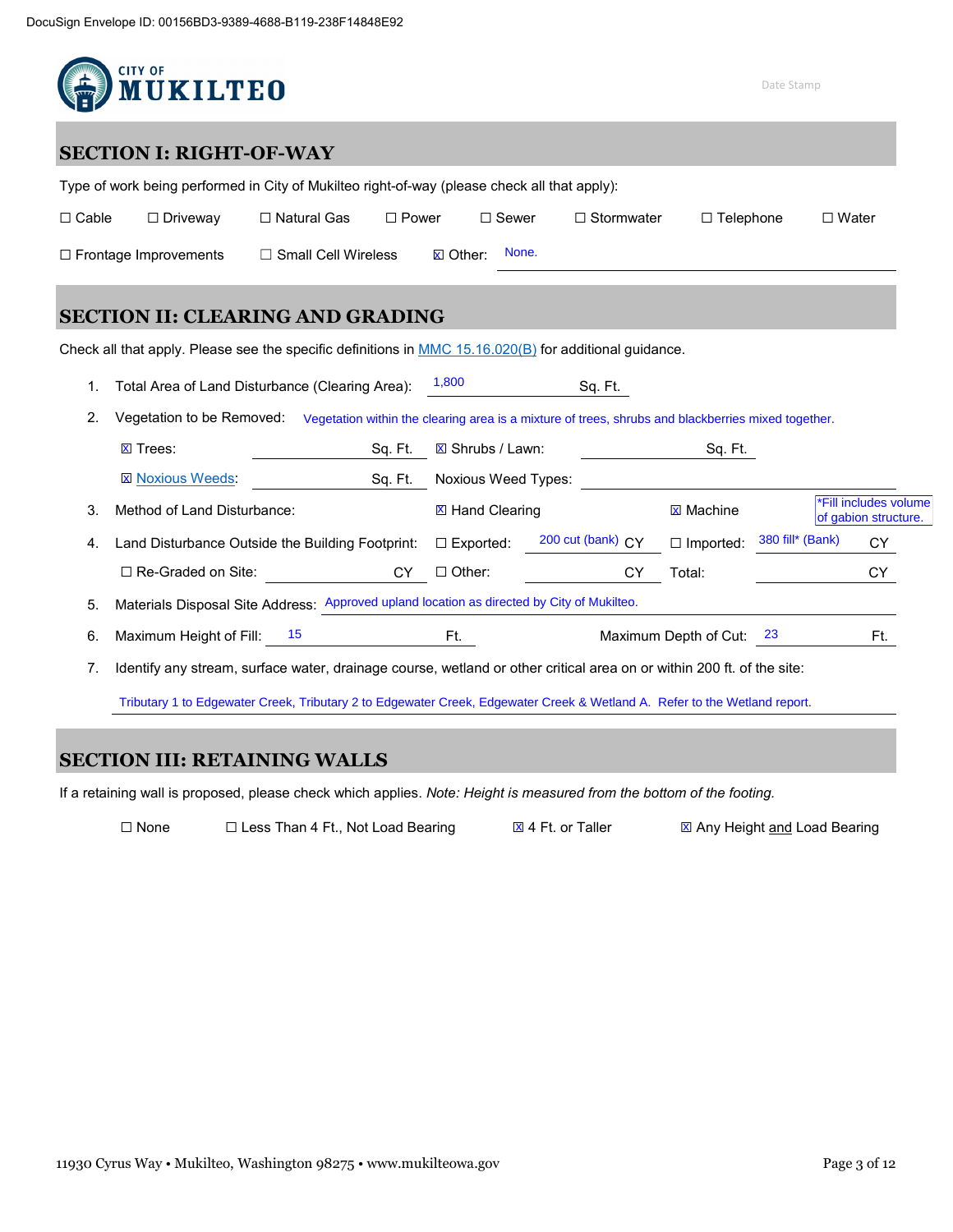

## **SECTION IV: STORMWATER**

Important definitions for stormwater and for completing this section:

• **Impervious surfaces** are non-vegetated surface areas that either prevent or impair water entry into the soil. These surfaces cause water to run off the surface in greater quantities or at increased flow rates from natural conditions. Common impervious surfaces include, but are not limited to, roof tops, walkways, patios, gravel, asphalt, concrete and bricked surfaces. • **Hard surfaces** include permeable pavement, decks, vegetated roofs, and all impervious surfaces.

Please see the specific definitions in [MMC 17.08.020\(B\)](https://www.codepublishing.com/WA/Mukilteo/#!/Mukilteo17/Mukilteo1708.html) for additional guidance.

### **A. Does the Project Propose to…**

| Result in 2,000 sq. ft. or more of new plus replaced hard surface area? | $\sqcap$ Yes | <b>X</b> No |
|-------------------------------------------------------------------------|--------------|-------------|
| 2. Disturb an area of land 7,000 sq. ft. or greater in size?            | $\Box$ Yes   | ⊠ No        |
| 3. Connect to the City's stormwater system?                             | $\Box$ Yes   | ⊠ No        |

If the answer to **any** of the above is "**yes**", then a Stormwater Permit is required. Complete Supplemental Stormwater Items B – F **and** provide all required submittals.

If the answer to **all** of the above is "**no**", then a Stormwater Permit is not required. Complete Supplemental Stormwater Items B – E **and**:

- 1. If you are submitting a Building Permit Application as part of this proposal, complete the "Pollution Prevention Considerations" section on page 2 of the Building Permit Application; or
- 2. If you are **not** submitting a Building Permit Application as part of this proposal, complete the "Pollution Prevention Considerations" form included as part of this application.

## **B. Calculate Existing Impervious Surface Area**

Enter the area for all existing impervious surfaces on the property. Only include those items that are impervious. Hard surfaces, such as porous pavement, will be considered in Step 3. If there are none to add, enter "0".

| <b>Types of Improvements</b><br>(Incomplete List) | Description of Area(s) in Sq. Ft.<br>Ex. House (Sq. Ft.), Driveway (Sq. Ft.) | <b>Existing Impervious</b><br>Surface Area (Sq. Ft.) |
|---------------------------------------------------|------------------------------------------------------------------------------|------------------------------------------------------|
| Roof Structures (All Buildings):                  |                                                                              | $\mathbf 0$                                          |
| Sidewalks / Walkways:                             |                                                                              | $\mathbf 0$                                          |
| Covered Porch / Deck / Patio:                     |                                                                              | $\bf{0}$                                             |
| Driveway (incl. Gravel Areas):                    |                                                                              | $\bf{0}$                                             |
| Parking Lot (incl. Gravel Areas):                 |                                                                              | $\bf{0}$                                             |
| Other:                                            |                                                                              |                                                      |
|                                                   | Item B Total (Total Existing Impervious Surface):                            | Sq. Ft.<br>$\bf{0}$                                  |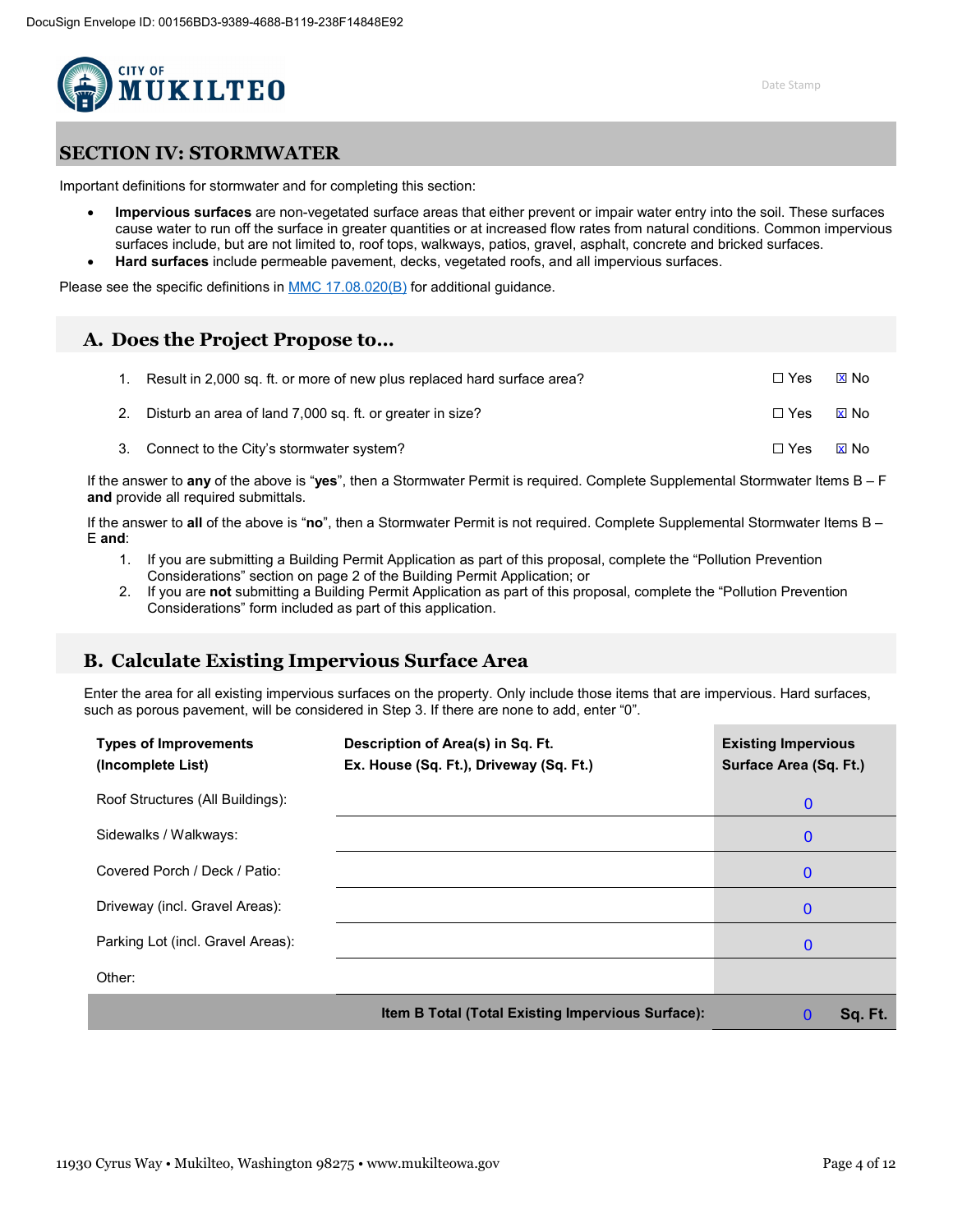

# **C. Determine if the Project is "New Development" or "Redevelopment"**

- If the result is **less than 35%**, use the flow chart in Item F for "new development".
- If the result is **greater than or equal to 35%**, use the flow chart in Item F for "redevelopment".

Item B Total (Sq. Ft.):

Total Site Area (Sq. Ft.):

*(Item B ÷ Site Area) X 100*

0

**Item C Result (% Existing Impervious Cover):** %

## **D. Calculate Existing Hard Surface Area**

Enter any existing hard surfaces **not included** in Item B. If there are none to add, enter "0".

| <b>Types of Improvements</b><br>(Incomplete List) | Description of Area(s) in Sq. Ft.<br>Ex. House (Sq. Ft.), Driveway (Sq. Ft.) | <b>Existing Hard</b><br>Surface Area (Sq. Ft.) |
|---------------------------------------------------|------------------------------------------------------------------------------|------------------------------------------------|
| Green Roof Structures:                            |                                                                              |                                                |
| Porous Sidewalks / Walkways:                      |                                                                              |                                                |
| Porous Porch / Deck / Patio:                      |                                                                              |                                                |
| Porous Driveway / Parking Lot:                    |                                                                              |                                                |
| Other:                                            |                                                                              |                                                |
|                                                   | Item D Total (Total Existing Hard Surface):                                  | Sq. Ft.                                        |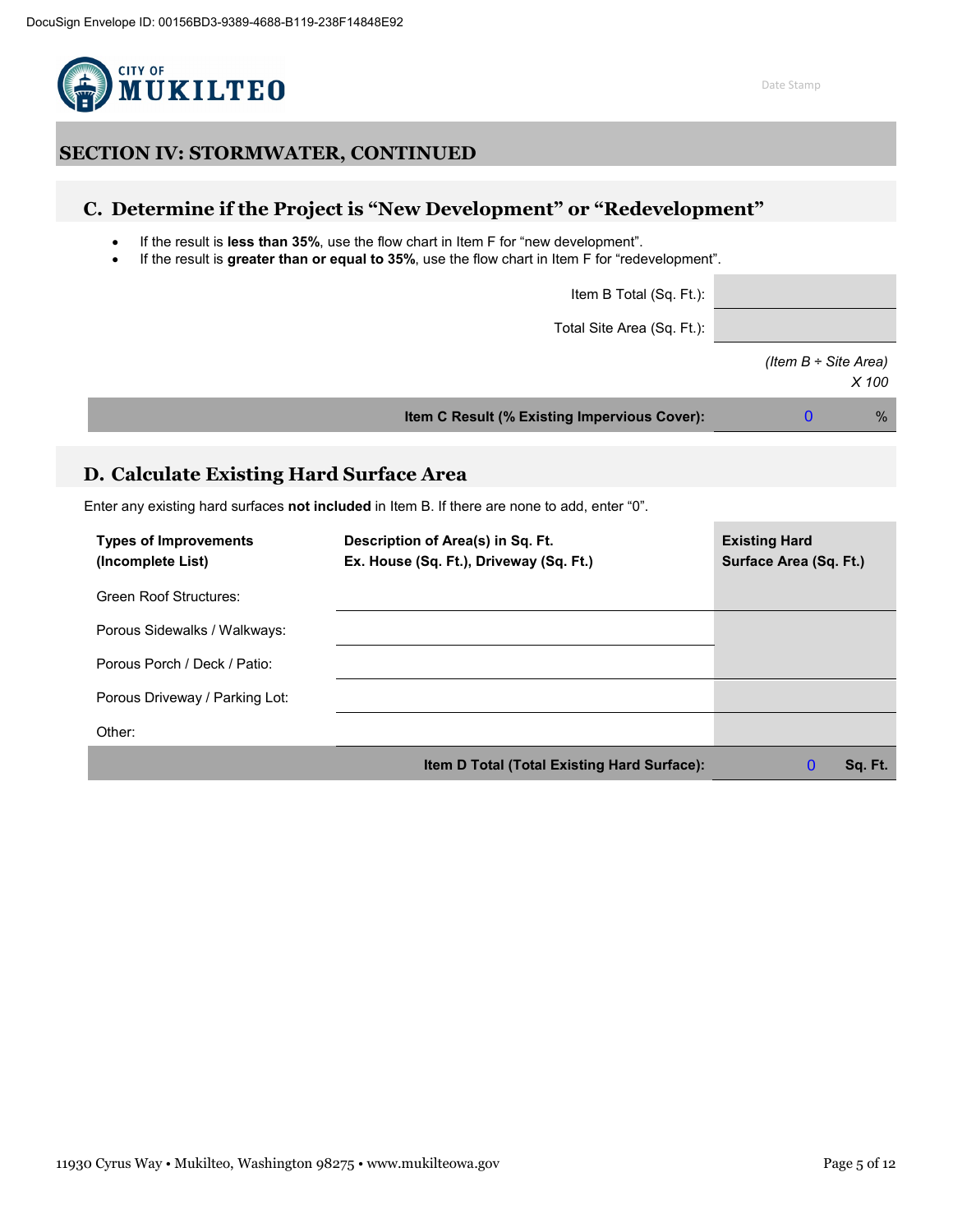

## **E. Calculate Proposed New and Replaced Hard Surfaces**

Include all types of hard (and impervious) surfaces in the table. No "credit" is taken for replaced hard surfaces.

For example, if 1,500 sq. ft. of gravel is replaced with a 1,500 sq. ft. garage, this is entered as 1,500 sq. ft. of replaced hard surface. There is no deduction for the replaced gravel.

Enter "0" for sections that do not apply to your project.

| <b>Types of Improvements</b><br>(Incomplete List) | Description of Area(s) in Sq. Ft.<br>Ex. House (Sq. Ft.), Driveway (Sq. Ft.) | <b>New Area</b><br>(Sq. Ft.) | <b>Replaced</b><br>(Sq. Ft.) |
|---------------------------------------------------|------------------------------------------------------------------------------|------------------------------|------------------------------|
| Roof Structures (All Buildings):                  |                                                                              |                              |                              |
| Green Roof (Not Incl. Above):                     |                                                                              |                              |                              |
| Sidewalks / Walkways:                             |                                                                              |                              |                              |
| Covered Porch / Deck / Patio:                     |                                                                              |                              |                              |
| Uncovered Porch / Deck / Patio:                   |                                                                              |                              |                              |
| Driveway (Impervious):                            |                                                                              |                              |                              |
| Parking (Impervious):                             |                                                                              |                              |                              |
| Pervious Paving Surfaces (All):                   |                                                                              |                              |                              |
| Porous Sidewalks / Walkways:                      |                                                                              |                              |                              |
| Right-of-Way Improvements (All):                  |                                                                              |                              |                              |
| Other:                                            | <b>Retaining Wall and Rock Pad</b>                                           |                              | About 270                    |
|                                                   | Subtotals:                                                                   |                              |                              |
|                                                   | Item E Total (New Plus Replaced Hard Surfaces):                              |                              | About 270 Sq. Ft.            |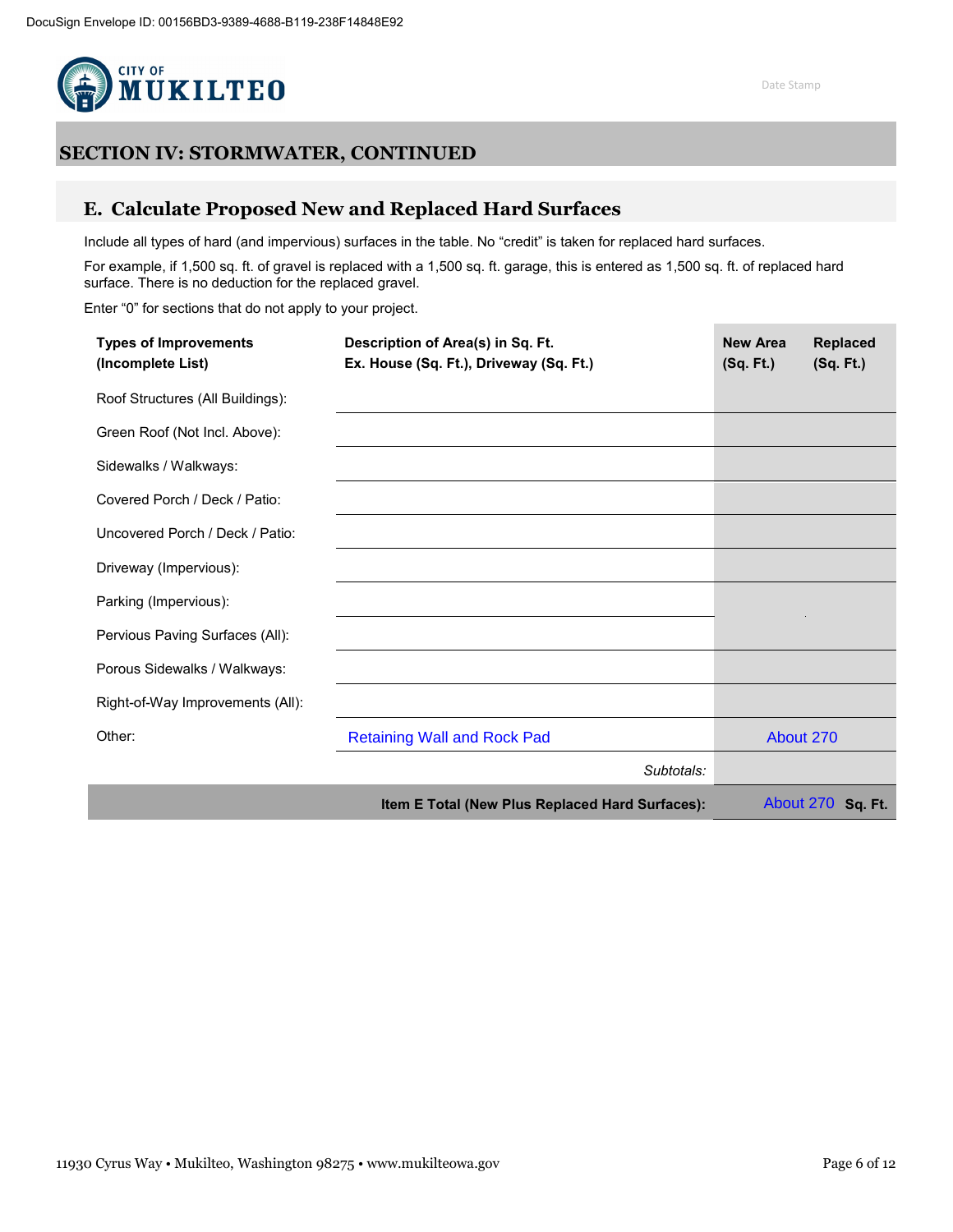

### **F. Determine Stormwater Minimum Requirements (MRs)**

- If the result from Item C is **less than 35%**, use the flow chart for "new development".
- If the result from Item C is **greater than or equal to 35%**, use the flow chart for "redevelopment".

**Please circle or check your "yes" or "no" answers, below. Then fill in the result on Page 1.**

*Figure I-2.4.1: Flow Chart for Determining Requirements for New Development*

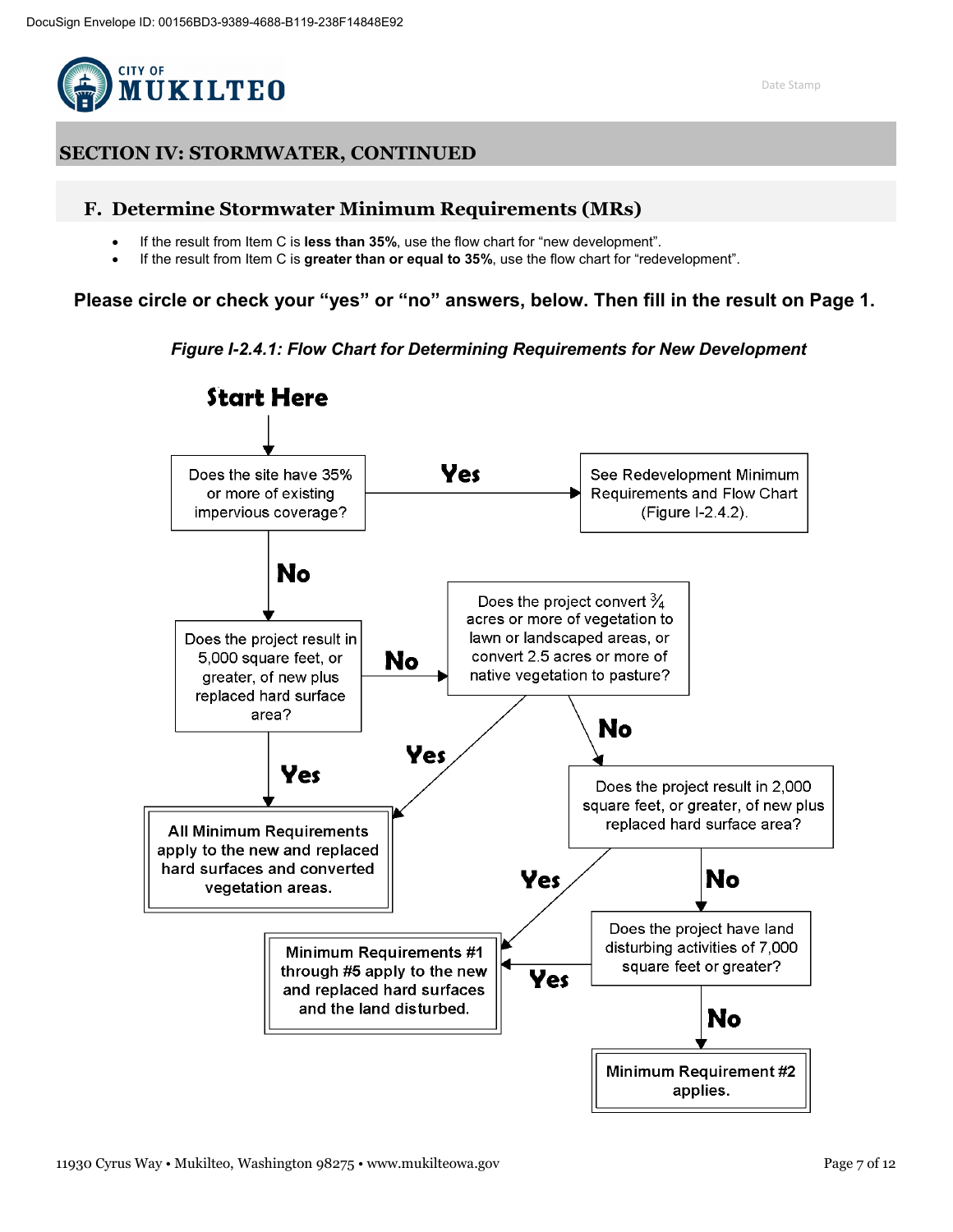

## **F. Determine Stormwater Minimum Requirements (MRs), cont'd**

- If the result from Item C is **less than 35%**, use the flow chart "new development".
- If the result from Item C is **greater than or equal to 35%**, use the flow chart for "redevelopment".

## **Please circle or check your "yes" or "no" answers, below. Then fill in the result on Page 1.**

### *Figure II-2.4.2: Flow Chart for Determining Requirements for Redevelopment*

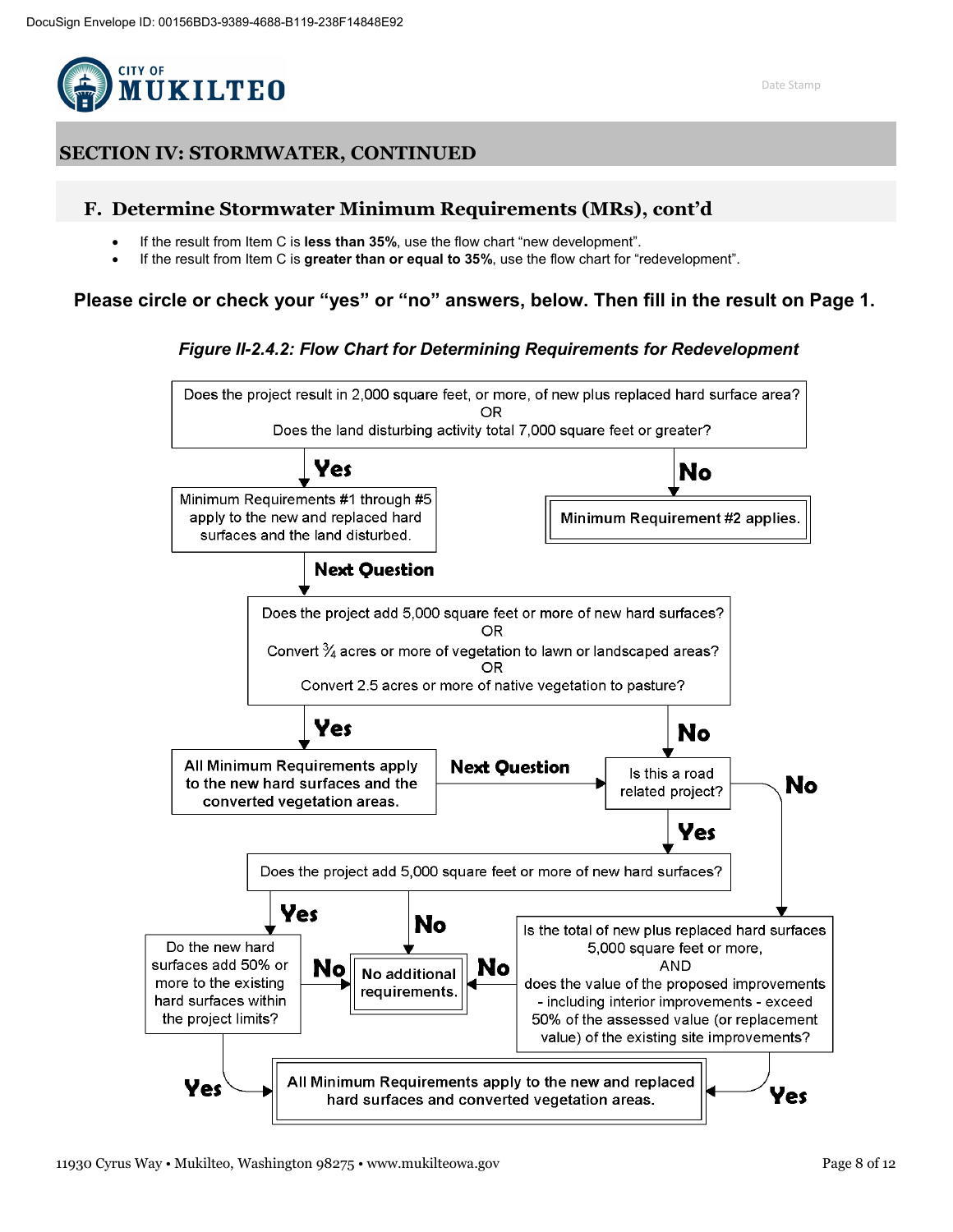

**Submitted?**

|                                                                                                                               | Quantity    | <b>VUNIIILLVU I</b> |     |  |
|-------------------------------------------------------------------------------------------------------------------------------|-------------|---------------------|-----|--|
| <b>ENGINEERING APPLICATION SUBMITTAL CHECKLIST</b>                                                                            | (Originals) |                     | N/A |  |
| Dleess submit on electronic soputo nermitteeb@mukilteeus gevond the number of berd senies on listed beleuw Herd senies mov be |             |                     |     |  |

Please submit an electronic copy to **permittech@mukilteowa.gov** and the number of hard copies as listed below. Hard copies may be delivered to Mukilteo City Hall, sent by mail or delivery service. Please check "N/A" if the submittal does not apply to your proposal.

| 1. | <b>Engineering Application</b>                                                           | 1              | X                       | $\Box$                  |
|----|------------------------------------------------------------------------------------------|----------------|-------------------------|-------------------------|
| 2. | Civil Plans - 24" x 36" sheet size, except as noted                                      | $\overline{2}$ | X                       | $\Box$                  |
|    | <b>Cover Sheet</b><br>a.                                                                 | $\overline{2}$ | X                       | $\Box$                  |
|    | Site Plan<br>b.                                                                          | $\overline{2}$ | $\overline{\mathbf{x}}$ | □                       |
|    | Reduced Site Plan - 11" x 17" sheet size<br>c.                                           | 2              | □                       | $\mathbf x$             |
|    | <b>Topography Plan</b><br>d.                                                             | $\overline{2}$ | X                       | $\Box$                  |
|    | Clearing and Grading Plan<br>е.                                                          | $\overline{2}$ | $\mathbf{x}$            | $\Box$                  |
|    | Tree Protection and Retention Plan During Construction<br>f.                             | 2              | □                       | X                       |
|    | Temporary Erosion and Sediment Control (TESC) Plan<br>g.                                 | $\overline{2}$ | X                       | $\Box$                  |
|    | Drainage Site Plan with Profiles and Details<br>h.                                       | $\overline{2}$ | X                       | $\Box$                  |
|    | Road and Transportation Plan, including related drainage<br>i.                           | $\overline{c}$ | □                       | $\mathbf x$             |
|    | Mukilteo Traffic Control Plan (Temporary Traffic and Pedestrian Control Plan)<br>j.      | 2              | □                       | $\mathbf x$             |
|    | Landscape Plan<br>k.                                                                     | 2              | □                       | X                       |
|    | Soil Management Plan<br>I.                                                               | $\overline{2}$ | □                       | X                       |
|    | Utility Plan (existing and proposed)<br>m.                                               | $\overline{c}$ | □                       | $\mathbf x$             |
| 3. | <b>Geotechnical Full Report</b><br><b>Calculations</b>                                   | $\overline{2}$ | $\overline{\mathbf{x}}$ | $\Box$                  |
| 4. | Structural Plan for Engineered Walls                                                     | $\overline{2}$ | $\overline{\mathbf{x}}$ | $\Box$                  |
| 5. | Geotechnical Report for Stormwater                                                       | 2              | □                       | $\overline{\mathsf{X}}$ |
| 6. | Drainage Report / Stormwater Site Plan                                                   | 2              | □                       | $\mathbf x$             |
| 7. | Stormwater Pollution Prevention Plan (SWPPP)                                             | 2              | □                       | $\mathbf x$             |
| 8. | Structural Plan for Stormwater Vault                                                     | 2              | □                       | $\mathbf x$             |
| 9. | Draft Physical Drainage Easement(s) per MMC 13.12.160(F)(1)                              | 1              | □                       | X                       |
|    | 10. Draft City Stormwater Access Easement(s) per MMC 13.12.160(F)(3)                     | 1              | □                       | $\overline{\mathbf{x}}$ |
|    | 11. Draft Stormwater Maintenance Covenant per MMC 13.12.160(F)(7)                        | 1              | □                       | X                       |
|    | 12. Approved WSDOT Traffic Control Plan (if impacting SR 525, SR 526 and/or SR 526 Spur) | 1              | $\Box$                  | $\mathbf x$             |
|    | 13. Traffie Analysis / Impact Study<br><b>Wetland Report</b>                             | $\mathbf{1}$   | $\overline{\mathbf{X}}$ | □                       |
|    | 14. Draft Joint-Use & Maintenance Agreement for Private Roads/Joint-Use Driveways        | 1              | □                       | $\overline{\mathbf{x}}$ |
|    | 15. Deviation Request(s) on the "Alternate Materials, Methods or Modifications" Form     | 1 of each      | □                       | X                       |
|    | 16. Copy of other agency permits, licenses or approvals.                                 | 1 of each      | □                       | $\mathsf{\mathsf{X}}$   |
|    |                                                                                          |                |                         |                         |

11930 Cyrus Way • Mukilteo, Washington 98275 • www.mukilteowa.gov Page 9 of 12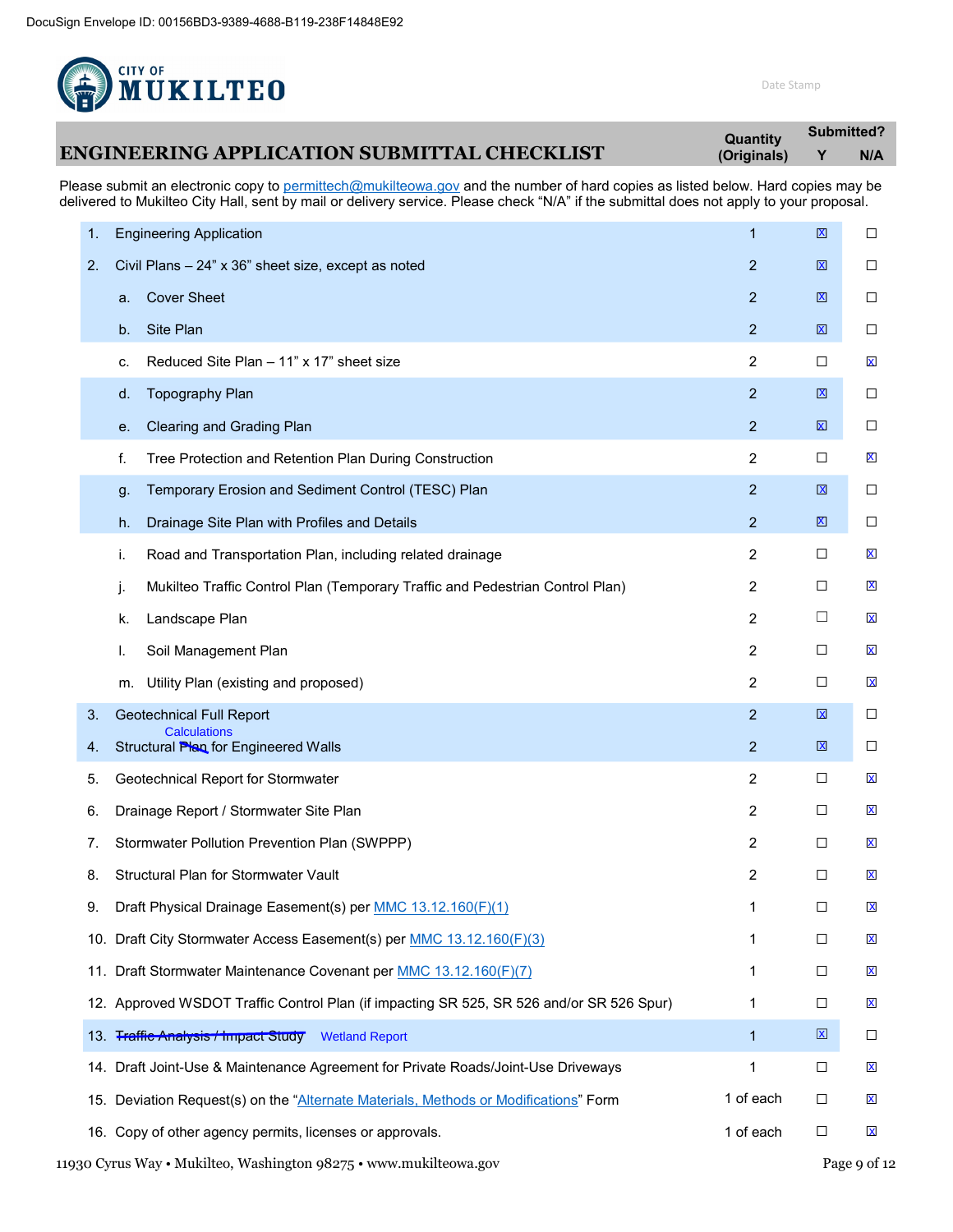

## **INSURANCE**

#### **A. Insurance Term**

The Permittee shall procure and maintain for the duration of the Permit, insurance against claims for injuries to persons or damage to property which may arise from or in connection with operations or activities performed by or on the Permittee's behalf with the issuance of this Permit.

#### **B. No Limitation**

Permittee's maintenance of insurance as required by the Agreement shall not be construed to limit the liability of the Permittee to the coverage provided by such insurance, or otherwise limit the City's recourse to any remedy available at law or in equity.

#### **C. Minimum Scope of Insurance**

Applicant shall obtain insurance of the types and coverage described below:

- 1. Commercial General Liability insurance shall be at least as broad as ISO occurrence form CG 00 01 and shall cover liability arising from operations, products-completed operations, and stop-gap liability. There shall be no exclusion for liability arising from explosion, collapse or underground property damage. The City shall be named as an additional insured under the Permittee's Commercial General Liability insurance policy using ISO Additional Insured-State or Political Subdivisions-Permits CG 20 12 or a substitute endorsement providing at least as broad coverage.
- Automobile Liability insurance covering all owned, non-owned, hired and leased vehicles. Coverage shall be at least as broad as Insurance Services Office (ISO) form CA 00 01.

#### **D. Minimum Amounts of Insurance**

Permittee shall maintain the following insurance limits:

- 1. Commercial General Liability insurance shall be written with limits no less than \$1,000,000 each occurrence, \$2,000,000 general aggregate and a \$2,000,000 products-completed operations aggregate limit.
- 2. Automobile Liability insurance with a minimum combined single limit for bodily injury and property damage of \$1,000,000 per accident.

#### **E. Other Insurance Provision**

The Permittee's Commercial General Liability insurance policy or policies are to contain, or be endorsed to contain that they shall be primary insurance as respect to the City. Any insurance, self-insurance, or self-insured pool coverage maintained by the City shall be excess of the Applicant's insurance and shall not contribute to it.

#### **F. Acceptability of Insurers**

Insurance is to be placed with insurers with a current A.M. Best rating of not less than A:VII.

#### **G. Verification of Coverage**

Permittee shall furnish the City with original certificates and a copy of the amendatory endorsements, including the additional insured endorsement, evidencing the insurance requirements of the Permittee before issuance of the Permit.

#### **H. Notice of Cancellation**

The Permittee shall provide the City with written notice of any policy cancellation, within two (2) business days of their receipt of such notice.

#### **I. Failure to Maintain Insurance**

Failure on the part of the Permittee to maintain the insurance as required shall constitute a material breach of the Permit, upon which the City may, after giving five (5) business days' notice to the Permittee to correct the breach, immediately terminate the Permit, or at its discretion, procure or renew such insurance and pay any and all premiums in connection therewith, with any sums so expended to be repaid to the City on demand.

#### **J. City Full Availability of Consultant Limits**

If the Permittee maintains higher insurance limits than the minimums shown above, the City shall be insured for the full available limits of Commercial General and Excess or Umbrella liability maintained by the Permittee, irrespective of whether such limits maintained by the Permittee are greater than those required by this contract or whether any certificate of insurance furnished to the City evidences limits of liability lower than those maintained by the Permittee.

The acceptance of the conditions upon which this permit is granted shall be evidenced by the beginning of the installation of said FACILITIES as set forth herein.

## **INSURANCE ACKNOWLEDGEMENT**

I hereby acknowledge that I have read and agree to comply with the above requirements regarding insurance.

(To be signed by contractor when selected.)

Signature: Date: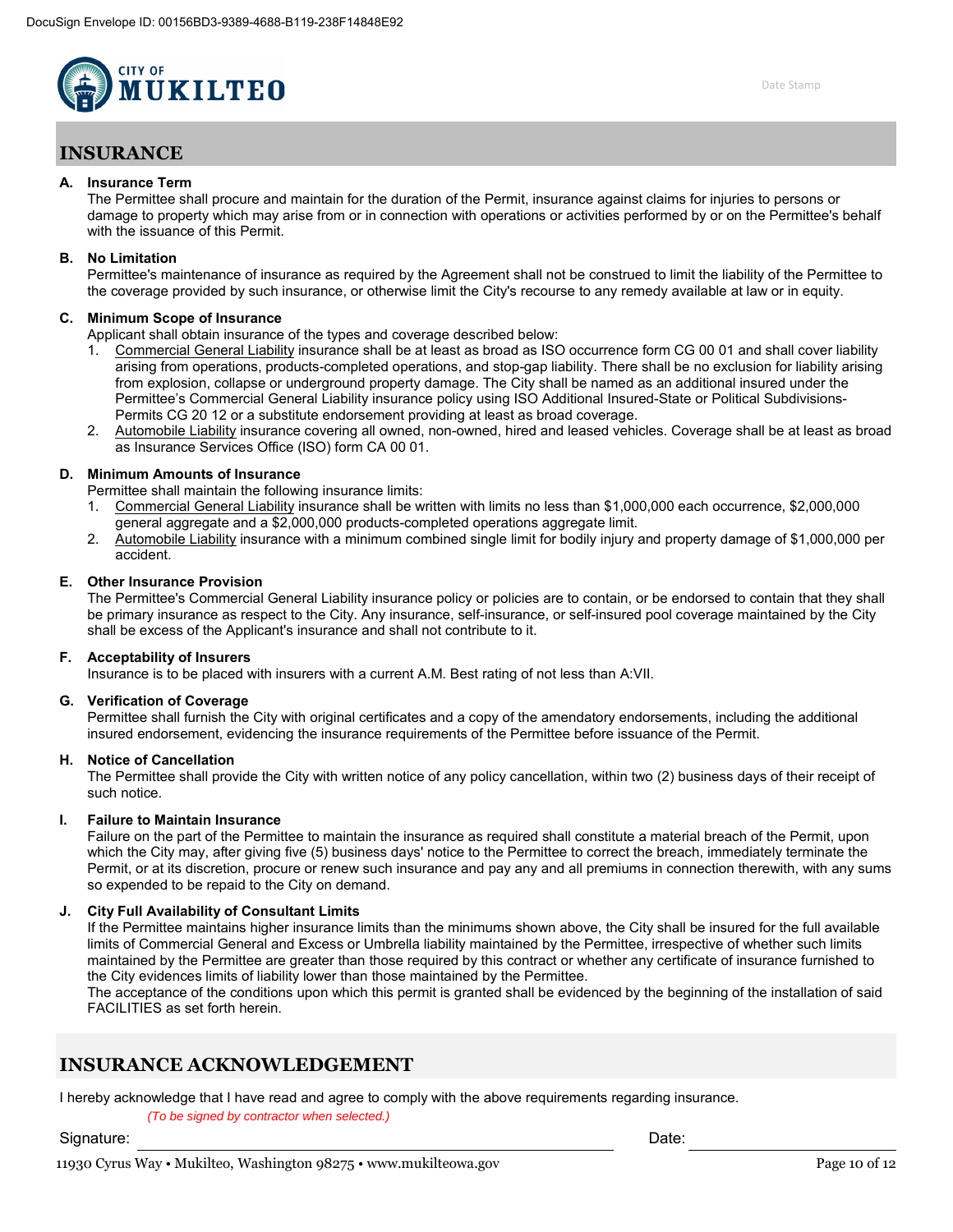

# **POLLUTION PREVENTION CONSIDERATIONS**

The City requires applicants to consider and implement methods to prevent pollution and contaminants from entering the City's stormwater system and natural watercourses, including creeks, streams, ponds, wetlands, and Puget Sound.

Per MMC [13.12.080\(A\):](https://www.codepublishing.com/WA/Mukilteo/#!/Mukilteo13/Mukilteo1312.html) "No person shall throw, drain, or otherwise discharge, cause or allow others under its control to throw, drain, or otherwise discharge into the municipal storm drain system and/or surface and ground waters, any materials other than stormwater…" Additional examples of prohibited contaminants are listed in the linked code section.

This form applies to all projects that require an Engineering Permit that do not have an associated Building permit. Please initial the boxes below to verify that you understand and agree to comply with each requirement, when applicable.

### **INITIALS POLLUTION PREVENTION MEASURES**

| n/a       | My site is already developed, with existing vegetation.<br>Only the project area indicated on the Permit Application will be disturbed.                                                                                                                                                                          |
|-----------|------------------------------------------------------------------------------------------------------------------------------------------------------------------------------------------------------------------------------------------------------------------------------------------------------------------|
| n/a       | There will be no dewatering (dewatering is removing of groundwater or surface water from a construction site).                                                                                                                                                                                                   |
| DS        | No dirt will be allowed to run off the property, enter the road, storm drains, ditches, streams, wetlands, or other<br>water bodies.<br>If dirt will be moved off the site, all storm drain inlets within 150 feet of the project will have storm drain inlet<br>protection (also known as catch basin inserts). |
| -DS       | My existing, paved or gravel driveway will be the construction entrance.<br>Any construction-related dirt and debris will be swept off the driveway and put into a trash can.<br>No pressure washing debris/water will enter the road, storm drains, or waterways.                                               |
| ۰DS       | All soil piles not worked for more than 2 days will be covered with plastic.<br>Disturbed soil will have temporary cover (such as straw) during the project, when not being worked on.<br>When the project is complete, disturbed soils will be seeded, vegetated, and/or mulched.                               |
| n/a       | All project waste (pollutants) will be kept off of roads, and out of storm drains, ditches, streams, and wetlands.<br>Anticipated waste products are identified below.                                                                                                                                           |
| <b>DS</b> | All erosion control measures, catch basin inserts, and pollutant controls will be removed prior to issuance of the<br>project's final permit acceptance.<br>All wastes will be disposed of properly.                                                                                                             |

### **ANTICIPATED WASTE PRODUCTS FOR THIS PROPOSAL INCLUDE… (CHECK ALL THAT APPLY)**

| Other:                                                                 |   | None                                |
|------------------------------------------------------------------------|---|-------------------------------------|
| $\Box$ Cleaning solutions or other chemicals or materials              | X | Soil, rock, or other earthen debris |
| Paint and/or stains                                                    |   | Pressure washing waste              |
| Exposed concrete aggregate wastewater or other concrete wash out waste |   | Solid waste                         |

### **POLLUTION PREVENTION ACKNOWLEDGEMENT**

As the project applicant / property owner, I understand it is my responsibility to assure that no soils, wash water, or waste products from my project enter the storm drain, are washed into the road, or are allowed to enter any water body. It is my responsibility to assure that my contractors are aware of these requirements.

*For disposal information on solid waste, hazardous waste, recycling, and facility locations, visit Snohomish County's website. <https://snohomishcountywa.gov/207/Solid-Waste>*

DocuSigned by:

Signature: <del>Tanyon der Hara</del> -EC0AED876B844C0.

11930 Cyrus Way • Mukilteo, Washington 98275 • www.mukilteowa.gov Page 11 of 12